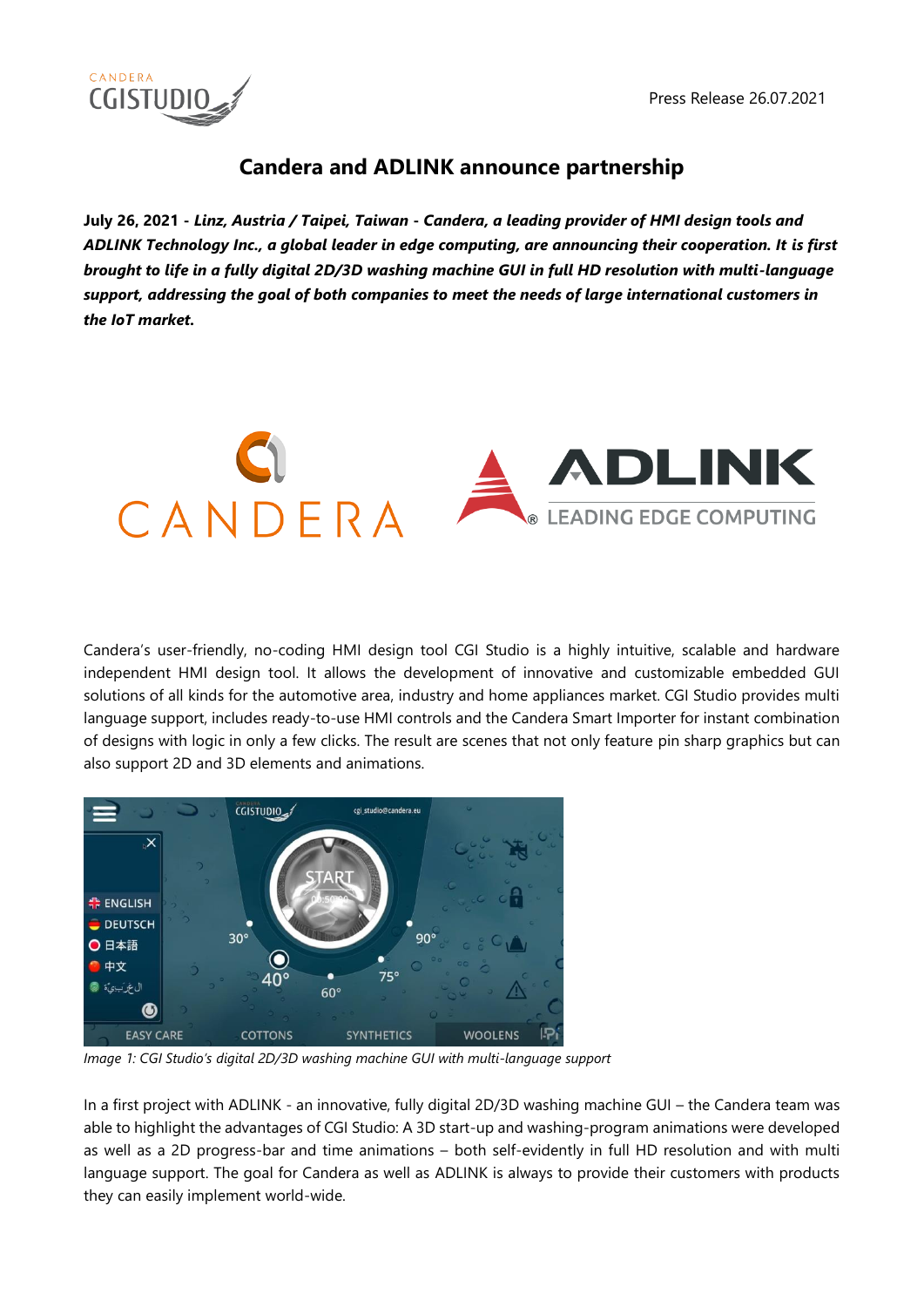The GUI runs on ADLINK's I-Pi SMARC with Rockchip PX30 SoC and Android 64bit OS. ADLINK offers the I-Pi SMARC PX30 ready-to-go IoT prototyping platform based on the LEC-PX30 SMARC module, which combines production-grade components, software portability, and Raspberry Pi-like flexibility and upgradability for proofof-concept designs. The modules are also available in industrial-grade SKUs with ETT and longevity of over 10 years.



*Image 2: ADLINK I-Pi SMARC PX30 development kit*

In this new collaboration with ADLINK, Candera can bring the advantages of their HMI expertise to full potential: "We strive to deliver our customers an off-the-shelf solution for creating rich and modern GUIs with CGI Studio – now also on ADLINK's I-Pi SMARC platform," says Thomas Kaufmann, Sales and Business Development Manager for Candera. "The combination provides an easy access to the GUI tool and absolutely quick results with CGI Studio: There is no coding required from design to simulation to target deployment. Just bring your design to life with a few clicks!"

"We developed I-Pi SMARC platform to provide additional benefit to our customers by reducing project's timeto-market and assuring them access to the industrial, production-grade SMARC COMs to save time and money in later stages of design, SMARC clearly stands out as the only truly open, versatile, future proof, low power COM standard in a highly fragmented market with a multitude of alternative form factors." said Henri Parmentier, Senior Product Manager, ADLINK. "We saw a perfect fit with Candera's CGI Studio simplified creation of immersive user interfaces for diverse IoT applications and the continuous focus of both to drive future market innovations" concluded Parmentier.

Intuitive touch feedback of displays and devices is no longer a privilege of the automotive industry. It has already found its way into multiple application fields like industry, medicine, entertainment and household appliances. This is why Candera and ADLINK invest into this collaboration.

Based on over 20 years of experience in the embedded software development together with our broad customer base we have created a mature feature-rich and customizable product. In fact, CGI Studio today covers all aspects of automotive GUI development and beyond. Furthermore, we're closely working together with our customers and industry partners to provide solutions for present and future HMI needs.